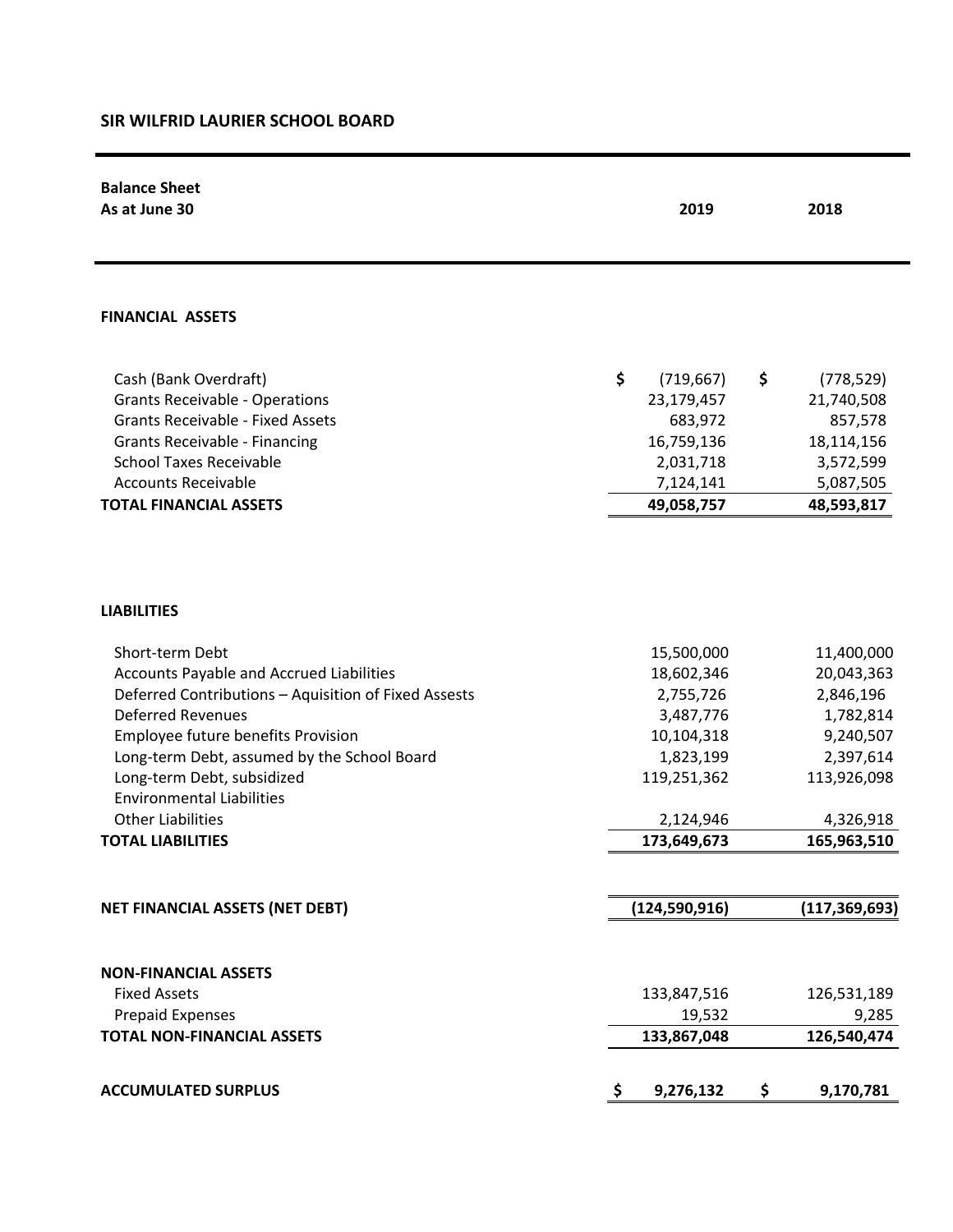## **SIR WILFRID LAURIER SCHOOL BOARD**

| <b>Operating results</b><br>For the period ended June 30 | 2019              |               | 2018        |  |
|----------------------------------------------------------|-------------------|---------------|-------------|--|
|                                                          |                   |               |             |  |
| <b>REVENUES</b>                                          |                   |               |             |  |
| <b>Operating Grants</b>                                  | \$<br>142,280,789 | \$            | 120,060,959 |  |
| <b>Other Grants and Contributions</b>                    |                   | 1,362,781     | 1,165,170   |  |
| <b>Taxation Revenue</b>                                  |                   | 16,882,986    | 33,382,930  |  |
| <b>Tuition and Fees</b>                                  |                   | 2,914,601     | 3,072,530   |  |
| Goods and Services Revenue                               |                   | 8,763,878     | 8,732,327   |  |
| <b>Other Revenues</b>                                    |                   | 2,448,414     | 2,104,613   |  |
| Depreciation of deferred revenues related                |                   |               |             |  |
| to the acquisition of fixed assets                       |                   | 157,268       | 178,787     |  |
| <b>TOTAL REVENUES</b>                                    | 174,810,717       |               | 168,697,316 |  |
| <b>EXPENSES</b>                                          |                   |               |             |  |
| <b>Educational Activities</b>                            |                   | 89,573,870    | 84,637,859  |  |
| <b>Educational Support Activities</b>                    |                   | 31,287,761    | 28,962,963  |  |
| <b>Complementary Services</b>                            |                   | 18,110,085    | 17,539,761  |  |
| <b>Administrative Activities</b>                         |                   | 8,140,192     | 7,531,580   |  |
| <b>Buildings and Equipment</b>                           |                   | 17,938,819    | 17,631,252  |  |
| <b>Other Related Activities</b>                          |                   | 8,790,828     | 10,354,154  |  |
| Variation in Employee Future Benefits Provision          |                   | 863,811       | (291, 755)  |  |
| Loss (gain) on disposal of Fixed Assets                  |                   |               | (36, 794)   |  |
| <b>TOTAL EXPENSES</b>                                    | 174,705,366       |               | 166,329,020 |  |
|                                                          |                   |               |             |  |
| <b>OPERATING SURPLUS (DEFICIT)</b>                       | \$                | 105,351<br>\$ | 2,368,296   |  |